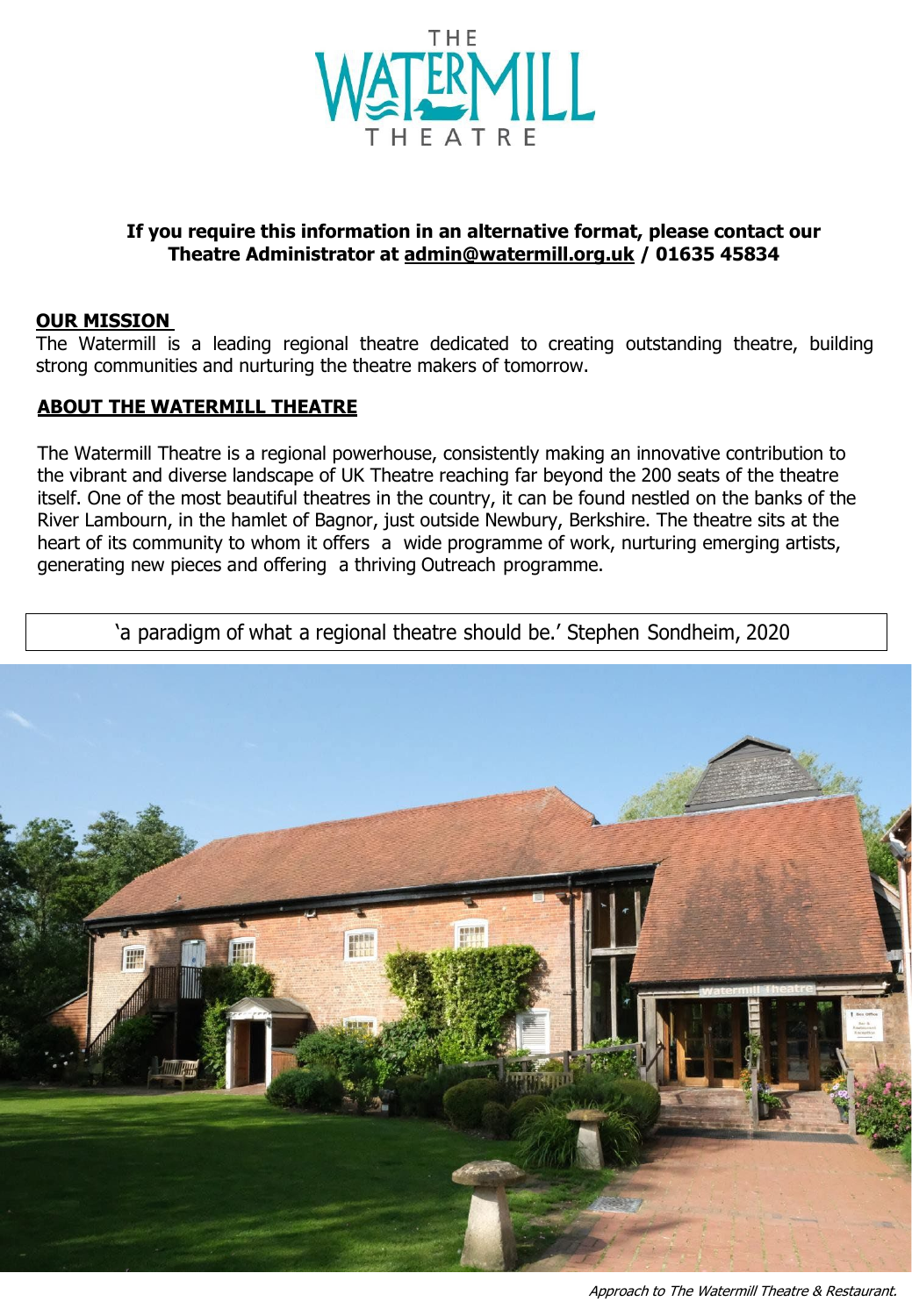

Production photos from The Prince and the Pauper; A Midsummer Night's Dream; Kiss Me, Kate

#### **BACKGROUND**

From our home in a converted watermill in rural West Berkshire, The Watermill Theatre has produced award-winning work that has been recognised throughout the UK and abroad. The very best artists and creative teams, both established and in the early stages of their careers, are our lifeblood, earning The Watermill a reputation as one of the very best producing theatres in the country.

Our artistic ambition is shown in our choice of work, from new writing and musicals to Shakespeare and classic plays. We have become a leading figure in the work of actormusicianship; our bold approach to this work has led to innovative reimagining's of large scale musicals and classics as well as applying this approach to the development of new work.

Recent tours and transfers have included Tell Me On A Sunday (UK Tour), Amélie The Musical (West End and tour), The Wipers Times (West End and Tour), A Midsummer Night's Dream and Macbeth (National Tour and Wilton's Music Hall), Crazy For You (National Tour), Trial By Laughter (National Tour), Burke and Hare and One Million Tiny Plays About Britain (Jermyn Street Theatre), Twelfth Night (Wilton's Music Hall), Teddy (National Tour and The Vaults).

Alongside transfers and national and international tours of our work, we create productions for small-scale touring, ensuring that those living in rural isolation are able to enjoy high quality theatre on their doorstep. We also tour to schools taking new interpretations of classic texts into the classroom to support students' learning.

The theatre also runs its own restaurant and bar from the beautifully converted and recently refurbished 18th century tithe barn, situated adjacent to the theatre. Our Restaurant serves freshhome cooked and where possible locally produced food for our audience. In addition, our beautiful venue is available to hire for parties, wedding receptions, meetings and seminars.



Production photos from The Wicker Husband; Jerusalem; The Prince and the Pauper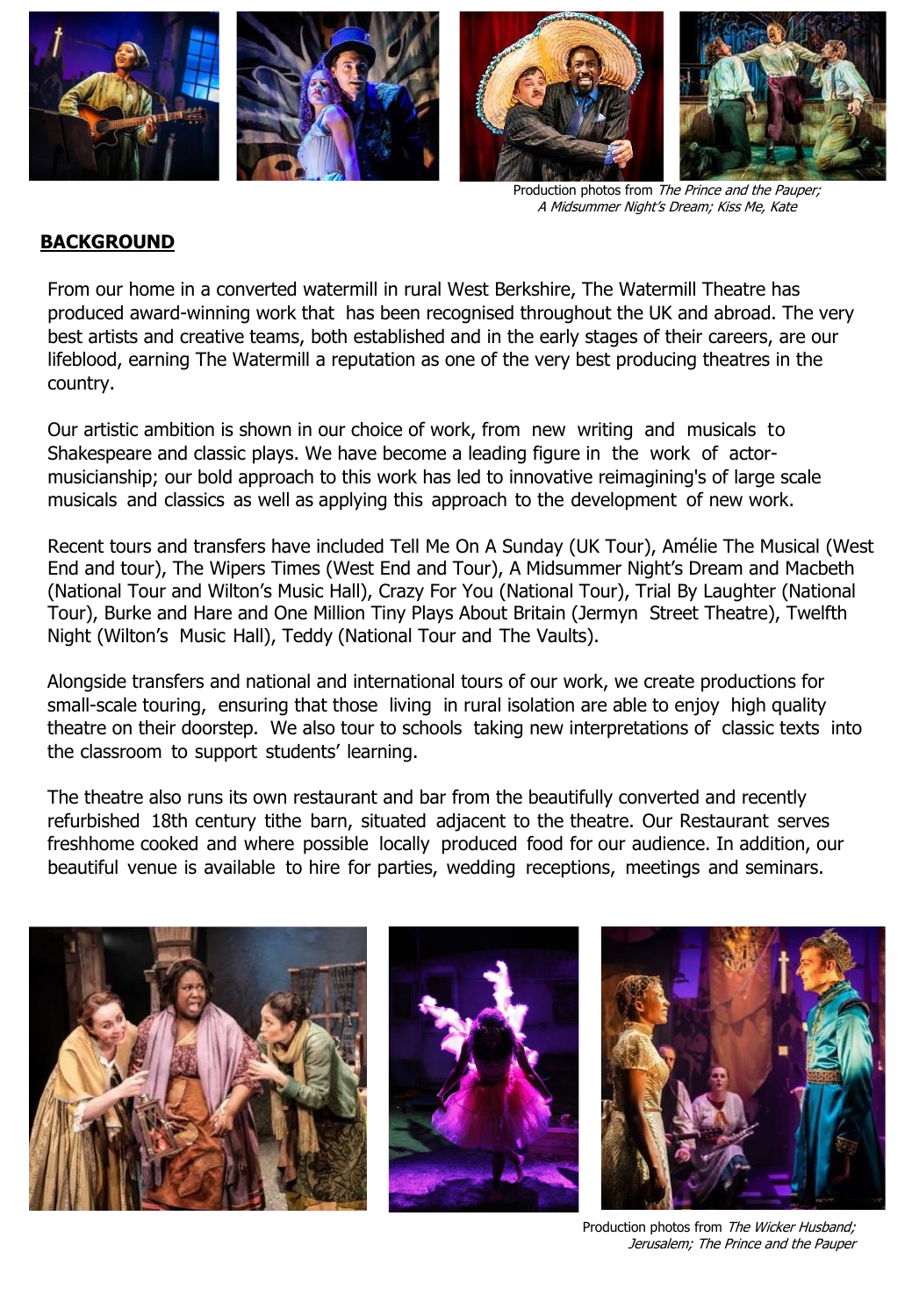## **An Inclusive Workplace**

The Watermill Theatre is committed to equal opportunities for all.

We believe that a diversity of perspectives enriches our work and we have an equality of opportunity approach that aspires to give everyone the chance to achieve their potential.

We particularly welcome applications from individuals whose background and experience are currently under-represented among our staff, including Deaf and disabled people, and those who identify as ethnically and culturally diverse.

We actively encourage applications from people from a variety of backgrounds. We also encourage people who don't necessarily meet these criteria but believe they could challenge our thinking and ensure the theatre's future resilience.

We aim to have a diversity of perspectives represented across the organisation and to help us understand how we're doing, we ask you to complete an Equality and Diversity form alongside your application. Your responses will be anonymous and not shared with the recruiting managers.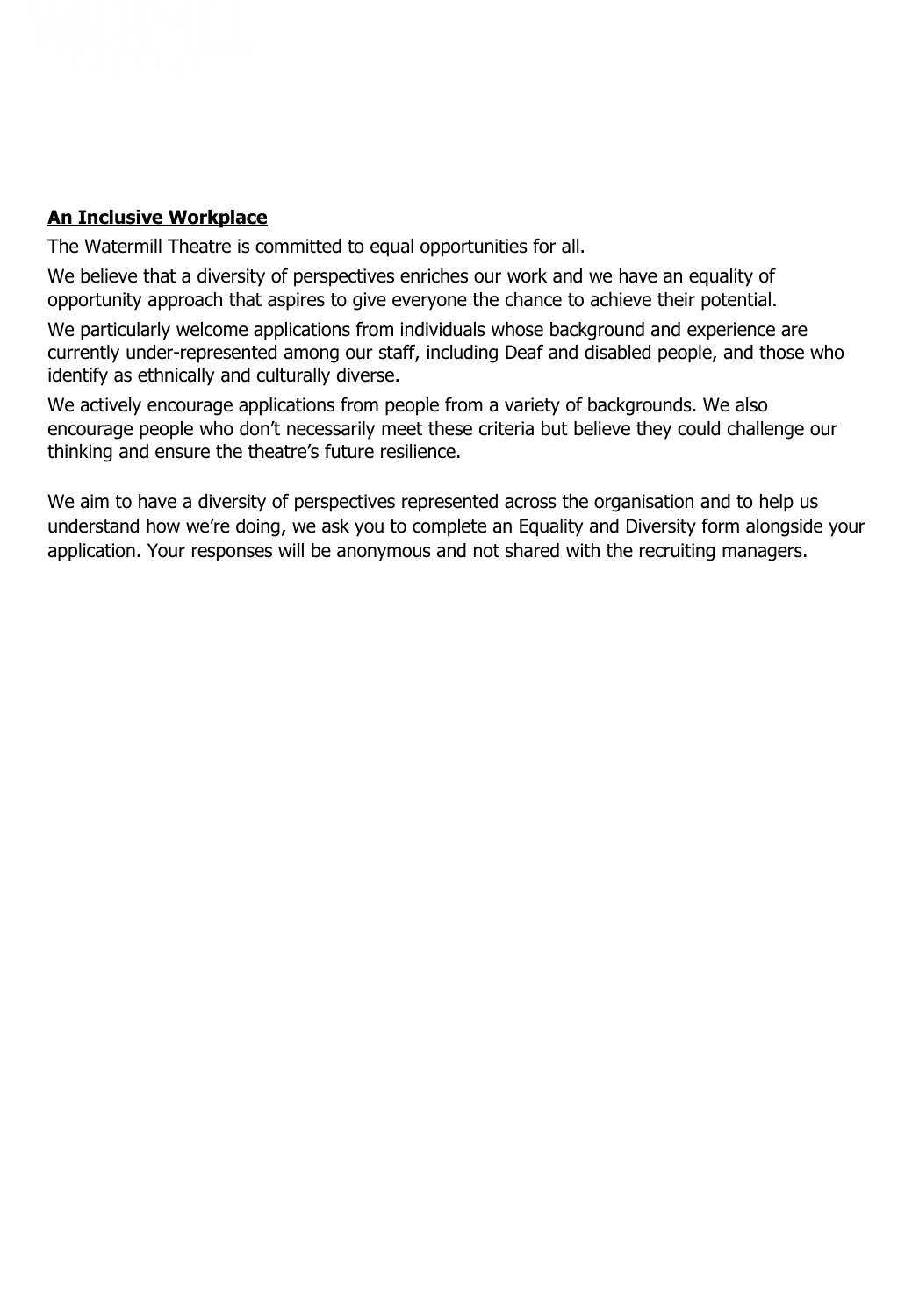

Photos from: Twelfth Night (BSL Integrated Performance); Camelot and Hound of the Baskervilles

## **ABOUT THE ROLE**

**Role title:** Box Office Assistant (22.5 hour contract)

**Salary:** £10.48 per hour

**Holidays:** Statutory including public holidays 

**Probationary period:** 3 months

**Other benefits:** Complimentary tickets for Watermill shows (subject to availability). Pension contribution matched up to 5%. Free parking.

**Working hours:** Normal hours will be on a rota Monday to Saturday between the hours of 10am and 8pm. In addition some Sundays and Bank Holidays, and additional hours to cover sickness and holidays may be offered.

**Reports to:** Box Office Manager

**Working closely with:** Front of House team, volunteer ushers.

## **MAIN DUTIES AND RESPONSIBILITIES**:

- To provide the frontline service for customers booking tickets or reserving tables in our restaurant in person or on the telephone, ensuring that they are helped in an efficient, courteous and effective manner, delivering a high standard of customer care at all times.
- To respond to enquiries received via email and online and ensure that these receive the same standard of customer care as personal callers.
- To be familiar with all information pertaining to current and future performances and events so that you are able to assist customers with general enquiries and be proactive in encouraging customers to book for events and activities offered by The Watermill.
- To staff the Box Office ensuring that all processes for ticketing are completed accurately and efficiently.
- To ensure cash handling and financial procedures are followed at all times and that all monies have been accounted for and are stored at the end of the shift.
- To ensure that Box Office data and systems are properly and efficiently updated and maintained and to be aware of the importance of protecting customer data.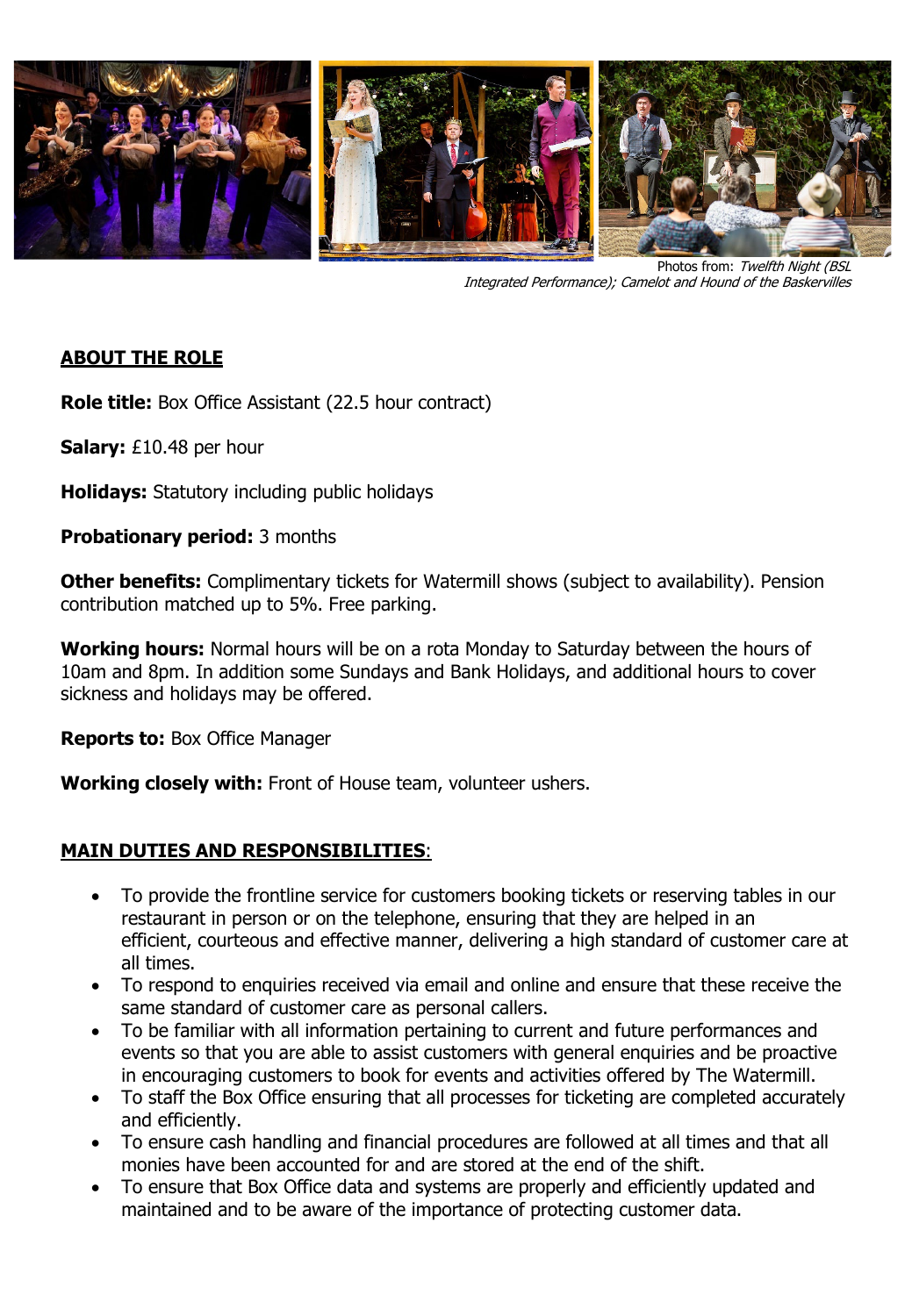- To familiarise yourself with box office activities at the start of your shifts by checking handover notes and to ensure that any relevant information is shared with the box office team at the end of your shift to ensure the smooth running of the box office.
- To sell merchandise as required in the absence of front of house staff.
- To make follow up calls, collect visitor data, facilitate surveys and participate in other marketing and audience development strategies as directed.
- To be aware of visitors with access requirements and how we can support them.
- To undertake reception duties including accepting deliveries and alerting relevant departments and directing visitors.
- To be familiar with evacuation procedures and the security and alarm systems controlled in the foyer.

#### **General**

- Carrying out any other tasks that will be required on an ad hoc or continuing basis, commensurate with the general level of responsibility of the post
- Undertaking relevant training and development as required
- Driving change through actions and words that advocate inclusion and equality, creating a culture that recognises and celebrates diversity
- Being accountable for the safety of yourself and others, in line with our Health & Safety Policy
- Creating a positive working environment, underpinned by the organisation's values
- Ensuring we are collecting and using data to inform decisions, demonstrate our impact and fulfil our funding conditions
- Complying with all legal requirements relating to the General Data Protection Regulation (GDPR)
- Contributing our aims to become environmentally sustainable

# **PERSON SPECIFICATION**

#### **Essential**

- Previous experience of customer service delivery to a high level of customer satisfaction.
- An approachable and diplomatic communicator with those at all levels.
- Cash handling experience and ability to reconcile takings.
- Previous experience in a retail environment.
- Good IT skills, including working knowledge of Microsoft Office Word, Excel, Outlook.
- Ability to organise and prioritise, operate calmly under pressure and demonstrate good attention to detail.
- Able to work on your own initiative.
- Experience and knowledge of effective sales techniques and a commercial awareness to maximise sales.
- Interest in and empathy for the arts.
- Good written and verbal communication skills including a good standard of spoken and written English.

## **Desirable**

• Recent customer care training.